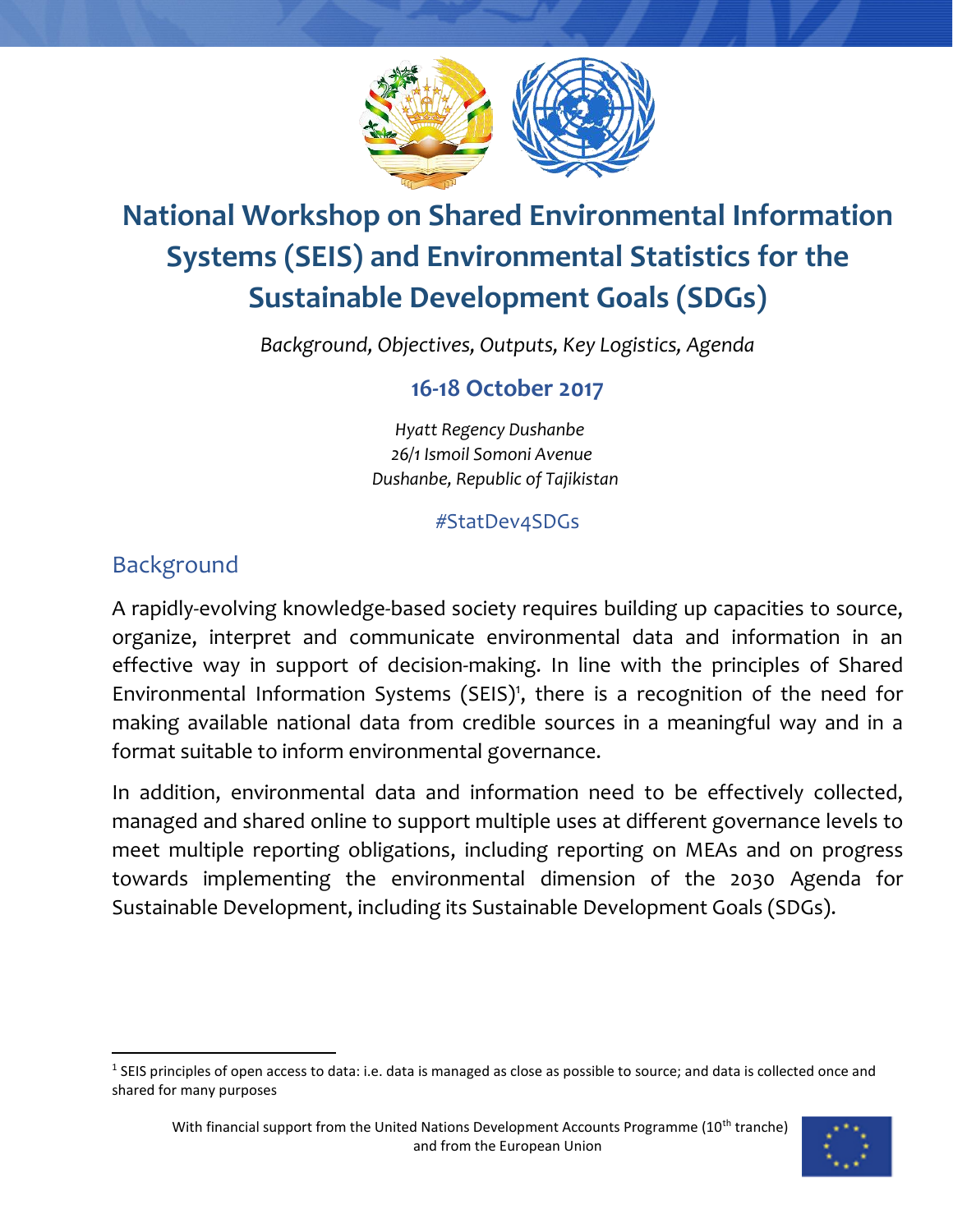

#### Objectives

This workshop is designed to advance understanding and effective application of SEIS environmental data sharing principles by relevant national agencies in Tajikistan and to improve capacity for the production of environmental statistics for monitoring progress on the implementation of the Sustainable Development Goals (SDGs). The workshop's focus will be on highlighting practical, country-specific benefits of the System of Environmental-Economic Accounting (SEEA), the United Nations Framework for the Development of Environment Statistics (FDES), and their relation to relevant SEIS<sup>2</sup> and SDG<sup>3</sup> indicators, with a particular focus on Water and Forest accounts. To accomplish this objective the workshop will:

- 1. Take stock of relevant programmes and initiatives for the production and sharing of environmental data and statistics in Tajikistan as relevant to SEIS and the SDGs;
- 2. Build national capacity for the implementation of SEEA for the water and forest sectors;
- 3. Identify existing gaps and further training needs for SEIS implementation and the production of environmental statistics, accounts and indicators for national reporting on the SDGs.

### **Outputs**

The workshop has a number of distinct outputs:

- **EXTERGHERIGE STEES IS NOT STEE IS NOTE** Strengthened knowledge base of SEEA for water reporting on the state of environment by linking relevant data and information and making it easily accessible in line with the principles of SEIS;
- **EXTERGHERIGE STEES IS A SET IS EXE** Strengthened knowledge on forest accounting, and identified topics for an advisory mission or specialized workshop on forest and land accounting in 2018;
- Way ahead for better coordinated data sharing processes to report on the environmental dimension of the SDGs.

In addition, the workshop will also contribute to promoting a shared understanding among practitioners of the national knowledge base and challenges for interpreting and communicating environmental data and information in an effective way in support of decision-making and reporting.

 $\overline{\phantom{a}}$ <sup>2</sup> <https://www.unece.org/env/indicators.html>

<sup>3</sup> <https://unstats.un.org/sdgs/indicators/indicators-list/>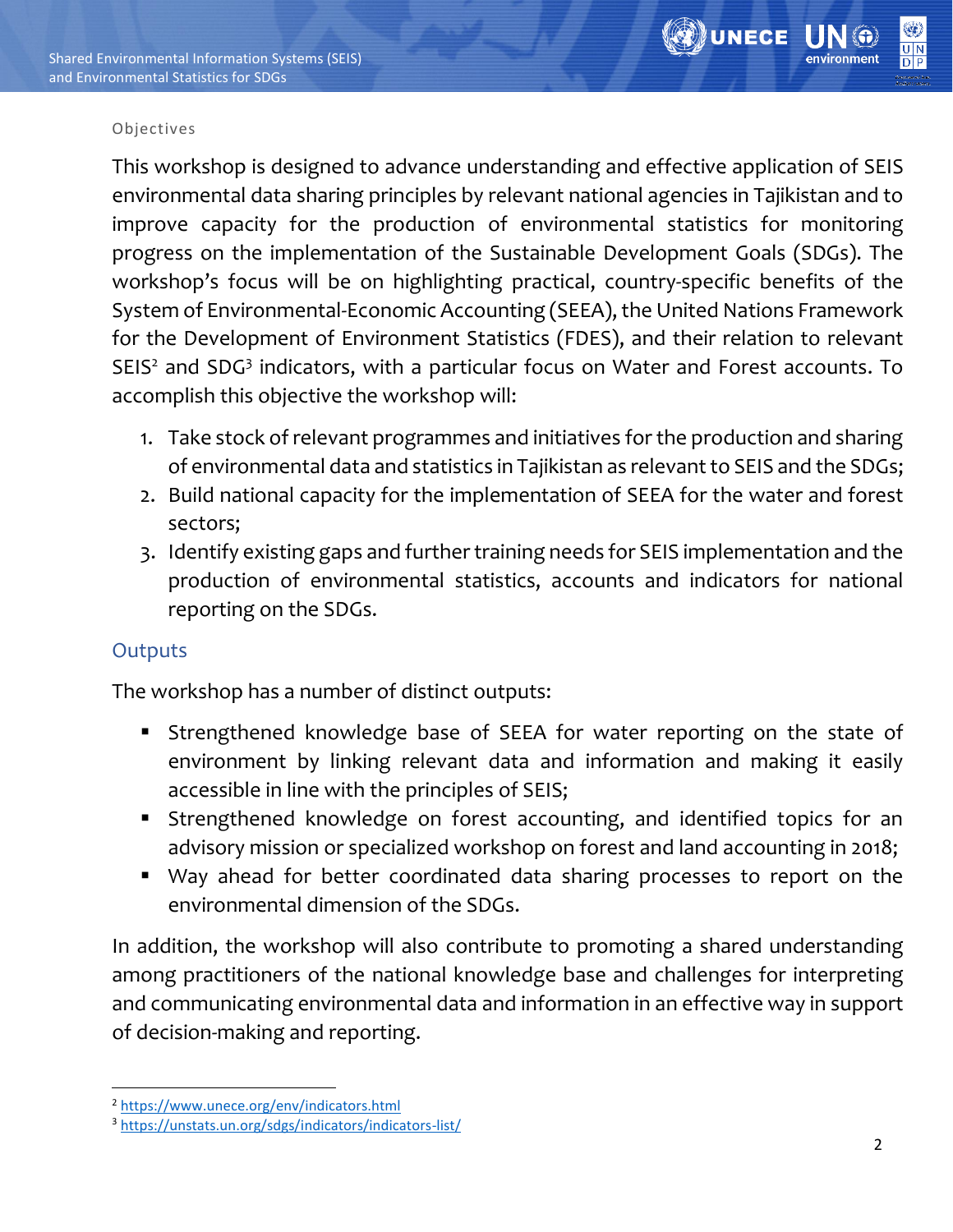

### Key Logistics

- Location: The entire 3-day workshop is being held at the Hyatt Regency Dushanbe
- **Participation:** It is envisioned that the opening day will be attended by 60-70 invitees from across national state agencies, civil society and international organizations based in Tajikistan. Representatives from environment agencies and national statistics offices from Kazakhstan, Kyrgyzstan and Uzbekistan will also be invited to promote regional cooperation and sharing of experience. It is envisioned that roughly 40 invitees will remain for the full 3 days.
- **Speakers:** A number of authoritative speakers from the Agency for Statistics under the President of Tajikistan and the Committee for Environmental Protection under the Government of Tajikistan, as well as representatives from the United Nations Development Programme (UNDP), United Nations Economic Commission for Europe (UNECE) and UN Environment (UNEP) will be delivering various interventions in areas identified in the annotated agenda. Invited speakers from other countries in the region will also deliver presentations as relevant. Speakers have been invited to bring various perspectives on SEIS and SDGs to the workshop, in relation to the technical components of water and forest accounts; all speakers and attendees will be able to participate in all sessions.
- **Website**: [www.undp.tj;](http://www.undp.tj/) [www.untj.org](http://www.untj.org/)
- Follow the updates on Twitter at: #StatDev4SDGs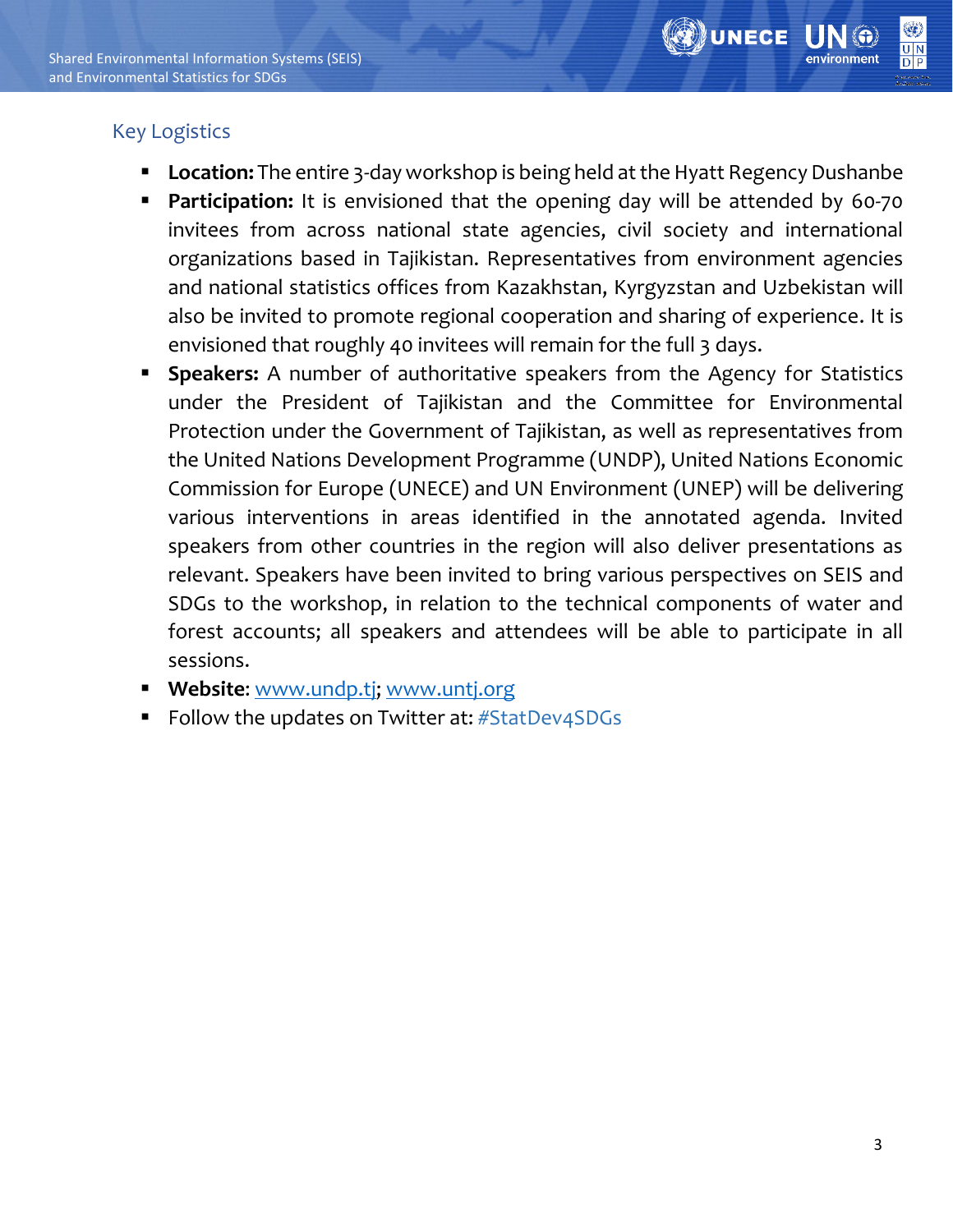

## **National Workshop on Shared Environmental Information Systems (SEIS) and Environmental Statistics for the Sustainable Development Goals (SDGs)**

### **16-18 October 2017**

### **AGENDA**

### **Monday October 16th (Day 1)**

*The first day will focus on reviewing the state of production and sharing of environmental data and statistics at national level. The first half of the day will also be run as the "high level part" where senior UN, Government and partner officials will attend.*

| <b>Time</b> | <b>Topic</b>                                                                                                                                                                                                                                                                                                                                                                                     |
|-------------|--------------------------------------------------------------------------------------------------------------------------------------------------------------------------------------------------------------------------------------------------------------------------------------------------------------------------------------------------------------------------------------------------|
| 08:30-      | <b>Registration/Coffee</b>                                                                                                                                                                                                                                                                                                                                                                       |
| 09:00       |                                                                                                                                                                                                                                                                                                                                                                                                  |
|             | Registration will take place outside the main conference room in Hyatt Regency Dushanbe                                                                                                                                                                                                                                                                                                          |
|             | (Coffee served during registration)                                                                                                                                                                                                                                                                                                                                                              |
| 09:00-      | <b>Session 1: Opening and Introduction</b>                                                                                                                                                                                                                                                                                                                                                       |
| 10:00       | Moderator: Team Leader Sustainable Development, Mr. George Bouma,<br>UNDP Istanbul Regional Hub                                                                                                                                                                                                                                                                                                  |
|             | Opening:                                                                                                                                                                                                                                                                                                                                                                                         |
|             | UN Resident Coordinator, UNDP Resident Representative (RC/RR) in the<br>Republic of Tajikistan, Dr. Pratibha Mehta, UN/UNDP<br>Director, Ms. Hasanzoda Gulnora Kenja, Agency for Statistics under the<br>President of the Republic of Tajikistan<br>Deputy Chairperson, Ms. Oikhon Sharipova, Committee<br>for<br>Environmental Protection under the Government of the Republic of<br>Tajikistan |
|             | Introduction and objectives of the workshop:                                                                                                                                                                                                                                                                                                                                                     |
|             | Statistician, Mr. Michael Nagy, United Nations Economic Commission for<br>Europe (UNECE), Statistical Division<br>Regional Coordinator, Mr. Matthew Billot, UN Environment, Science<br>Division                                                                                                                                                                                                  |
|             | Overview of the UNDP and UN Environment PEI and UNDP AFT projects:                                                                                                                                                                                                                                                                                                                               |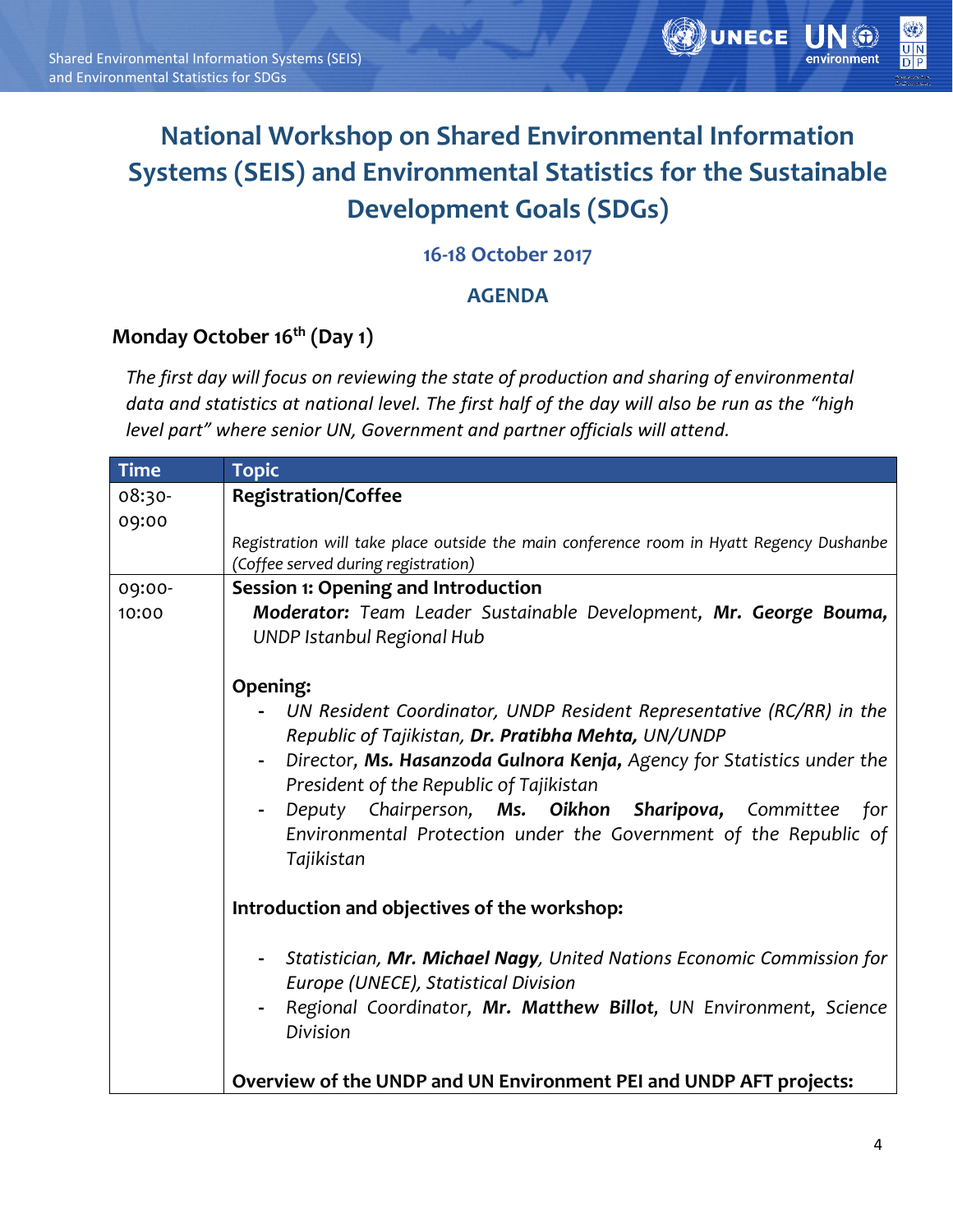

| <b>Time</b> | <b>Topic</b>                                                                                                                                                                                                                                                                                                                                                                                                                                                                                                                                                                                                                                                                                                                |
|-------------|-----------------------------------------------------------------------------------------------------------------------------------------------------------------------------------------------------------------------------------------------------------------------------------------------------------------------------------------------------------------------------------------------------------------------------------------------------------------------------------------------------------------------------------------------------------------------------------------------------------------------------------------------------------------------------------------------------------------------------|
|             | Team Leader Sustainable Development, Mr. George Bouma, UNDP                                                                                                                                                                                                                                                                                                                                                                                                                                                                                                                                                                                                                                                                 |
|             | Istanbul Regional Hub                                                                                                                                                                                                                                                                                                                                                                                                                                                                                                                                                                                                                                                                                                       |
| 10:00-10:15 | <b>Coffee Break</b>                                                                                                                                                                                                                                                                                                                                                                                                                                                                                                                                                                                                                                                                                                         |
| 10:15-11:00 | Session 2: National Perspective on Environmental Data Sharing                                                                                                                                                                                                                                                                                                                                                                                                                                                                                                                                                                                                                                                               |
|             | Moderator: Project Coordinator, Poverty-Environment Initiative,<br>Ms.<br>Tahmina Azizova, UNDP-UN Environment                                                                                                                                                                                                                                                                                                                                                                                                                                                                                                                                                                                                              |
|             | <b>National Perspective on Environmental Data Sharing:</b><br>Deputy Director, Mr. Davlatzoda Qiemuddin, Agency for Statistics under<br>the President of the Republic of Tajikistan - Overview of SEEA and<br>environmental indicators application in Tajikistan<br>Head of Scientific-Information Center "Tabiat", Mr. Timur Nazarov,<br>Committee on Environmental Protection - Public Sharing of<br>Environmental data through online platforms<br>Center for Biodiversity and Biosafety of the Committee for<br>Environmental Protection under the Government of Tajikistan, Mr.<br>Dilovar Dustov - Overview of the UNDP-GEF project: Strengthening<br>Capacity for Environmental Information Management in Tajikistan |
|             | Facilitated Session with Speakers providing a 15 minutes speech; 15 minutes<br>moderated Q&A                                                                                                                                                                                                                                                                                                                                                                                                                                                                                                                                                                                                                                |
| 11:00-12:00 | Session 3: Other Perspectives on Environmental Data Sharing in Central Asia<br>Moderator: Statistician, Mr. Michael Nagy, UNECE, Statistical Division                                                                                                                                                                                                                                                                                                                                                                                                                                                                                                                                                                       |
|             | Regional Perspective on Environmental Data Sharing:<br>Speaker #1: Regional Perspectives on SEIS implementation in Central Asia,<br>Mr. Viktor Novikov, Zoi Network Geneva<br>Speaker #2: SEIS implementation in Kazakhstan, Mrs. Aigul Yepbayeva,<br>Head of Division of production of Environment Statistics, Committee on<br>statistics of the Ministry of National economy of the Republic of<br>Kazakhstan                                                                                                                                                                                                                                                                                                             |
|             | Facilitated session with speakers providing a 15 minutes speech; 15 minutes<br>moderated Q&A                                                                                                                                                                                                                                                                                                                                                                                                                                                                                                                                                                                                                                |
| 12:00-13:00 | Lunch $-$ on site                                                                                                                                                                                                                                                                                                                                                                                                                                                                                                                                                                                                                                                                                                           |
| 13:00-14:45 | Session 4: SEIS and SDGs<br>Moderator: Statistician, Mr. Michael Nagy, United Nations Economic<br>Commission for Europe (UNECE), Statistical Division                                                                                                                                                                                                                                                                                                                                                                                                                                                                                                                                                                       |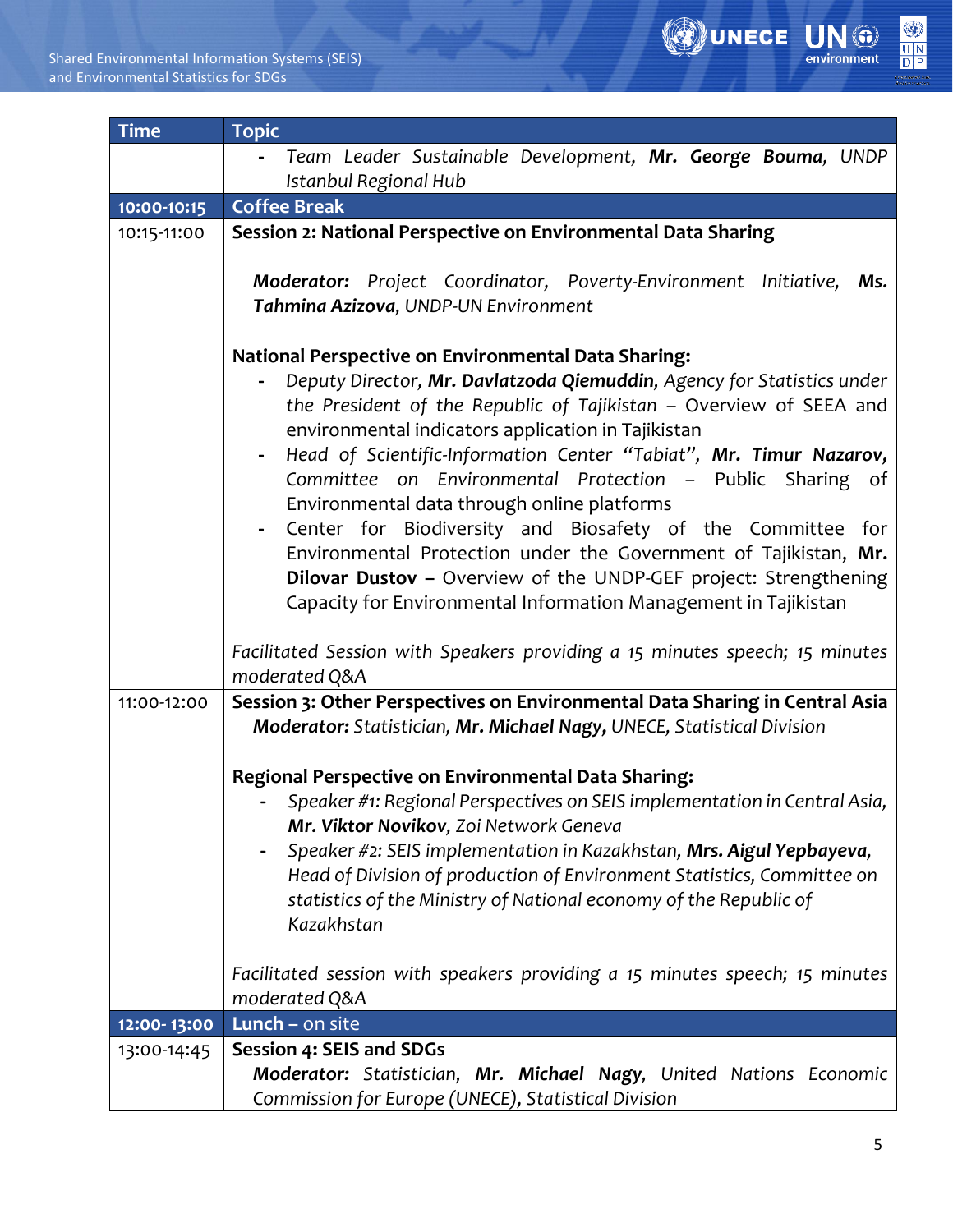

| <b>Time</b> | <b>Topic</b>                                                                                                                                                                                                                                                                                                                                                                                                                                                                                                                                                                                  |
|-------------|-----------------------------------------------------------------------------------------------------------------------------------------------------------------------------------------------------------------------------------------------------------------------------------------------------------------------------------------------------------------------------------------------------------------------------------------------------------------------------------------------------------------------------------------------------------------------------------------------|
|             | <b>SEIS and SDGs:</b><br>Speaker #1: Pan-European efforts towards SEIS implementation and the<br>Environmental dimension of the SDGs, Mr. Matthew Billot, UN<br>Environment<br>Speaker #2 : SEIS implementation: environmental information scorecards<br>and on-line state of environment reports, Mr. Viktor Novikov, Zoi<br>Network Geneva<br>Speaker $\#$ 3: SDG Indicators relevant for monitoring the environmental<br>dimension of the SDGs, Mr. Olzhas Atymtayev, UN Environment<br>Facilitated session with speakers providing a 25 minutes presentation; 30<br>minutes moderated Q&A |
| 14:45-15:00 | <b>Coffee Break</b>                                                                                                                                                                                                                                                                                                                                                                                                                                                                                                                                                                           |
| 15:00-16:30 | Session 5: Statistical frameworks for environment-related SDGs<br>Moderator: Regional Coordinator, Mr. Matthew Billot, UN Environment,<br>Science Division<br><b>Statistical frameworks for environment-related SDGs:</b><br>United Nations Framework for the Development of Environment<br>Statistics, Mr. Michael Nagy, UNECE, Statistical Division<br>Introduction into the System of Environmental-Economic Accounting<br>(SEEA), Mr. Michael Nagy, UNECE, Statistical Division                                                                                                           |
|             | Technical training                                                                                                                                                                                                                                                                                                                                                                                                                                                                                                                                                                            |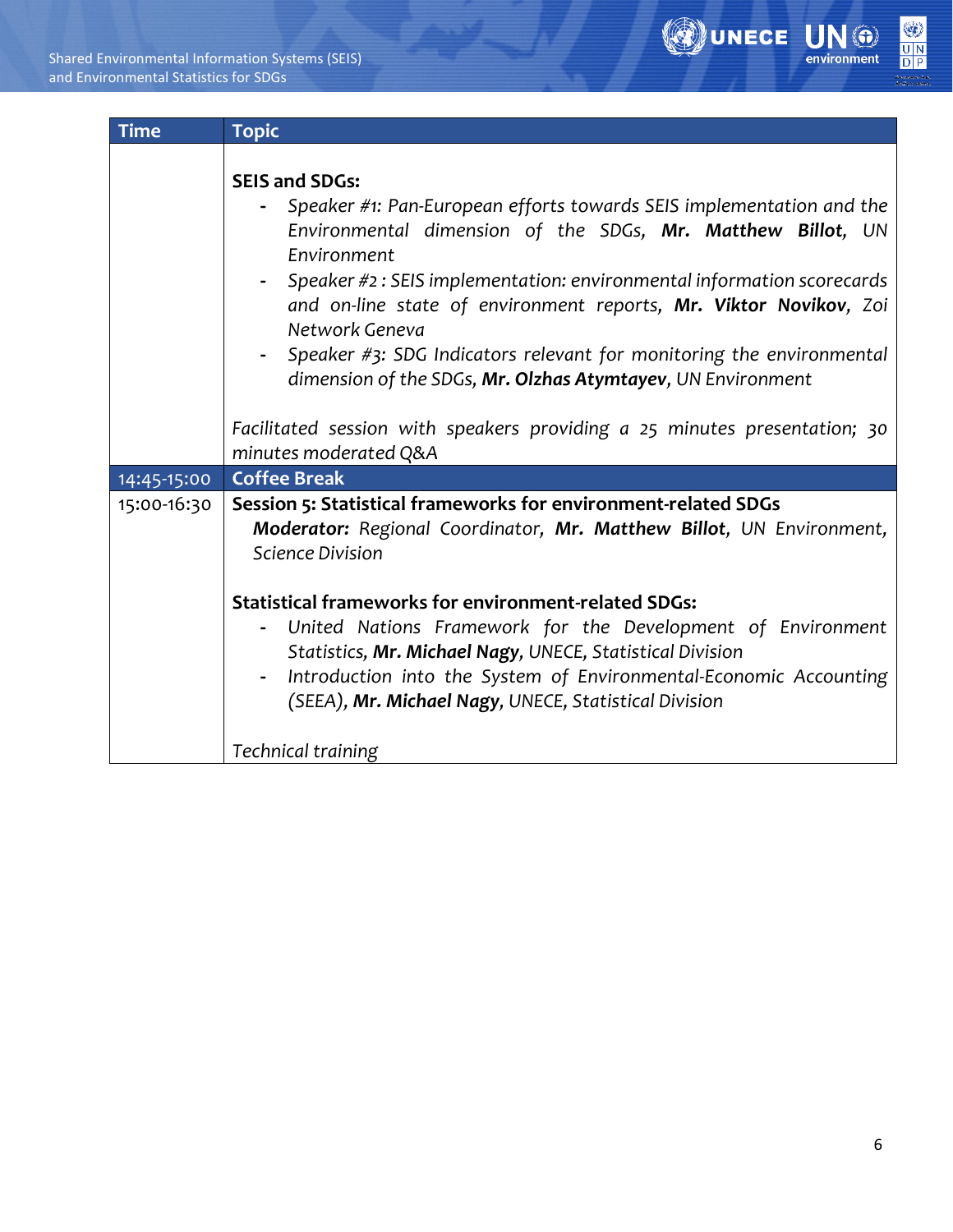

## **Tuesday October 17th (Day 2)**

*The second day will be fully dedicated to technical training on objectives of standardizing concepts and methods in water accounting. The Session 6 will be a continuation of Day 1 Session 5 on Water Accounting and will provide a conceptual framework for organizing economic and hydrological information, enabling a consistent analysis of the contribution of water to the economy and of the impact of the economy on water resources.* 

| <b>Time</b> | <b>Topic</b>                                                                                 |
|-------------|----------------------------------------------------------------------------------------------|
| 10:00-      | Session 6: Recap of Day 1                                                                    |
| 10:15       | Moderator: Project Coordinator, Poverty-Environment Initiative, Ms. Tahmina                  |
|             | Azizova, UNDP-UN Environment                                                                 |
|             | Recap of the main trends and issues with highlights of Day 1 to help participants            |
|             | transition to Day 2 including a reminder on the issues that will be taken into account       |
|             | throughout Day 2                                                                             |
| $10:15-$    | Session 7: Water Policies in Central Asia and Tajikistan                                     |
| 11:30       | Moderator: Mr. Michael Nagy, UNECE                                                           |
|             | Water policies of Tajikistan, information needs and data-related challenges,                 |
|             | speaker from national organization (Mr. Anatoliy Pulatov, senior leading                     |
|             | specialist, Ministry of Energy and Water Resources)                                          |
|             | PEI and the need for water statistics and water accounts, speaker from UNDP                  |
|             | (Mr. Rustam Aminjanov, Director of the national think tank "NAVO", lead                      |
|             | author of the Public Environmental Expenditure Review in Water sector of                     |
|             | Tajikistan (WPEER).)                                                                         |
|             | Water policies in Central Asia and their information needs, speaker from                     |
|             | Scientific-Information Center of the Interstate Coordination Water                           |
|             | Commission of Central Asia (SIC-ICWC) (Mr. Denis Sorokin, Head of                            |
|             | Department, SIC-ICWC)                                                                        |
|             | Facilitated session with speakers providing a 15 minutes speech; 15 minutes moderated        |
|             | Q&A                                                                                          |
| $11:30-$    | <b>Coffee Break</b>                                                                          |
| 11:45       |                                                                                              |
| $11:45-$    | <b>Session 8: Water Accounting</b>                                                           |
| 13:00       | Moderator & Speaker: Mr. Michael Nagy, UNECE, Statistical Division<br>Physical flow accounts |
|             | Asset accounts<br>$\overline{\phantom{a}}$                                                   |
|             | Technical training                                                                           |
| 13:00-      | Lunch - on site                                                                              |
| 14:00       |                                                                                              |
| 14:00-      | <b>Session 9: Water Accounting (continuation)</b>                                            |
| 15:30       | Moderator & Speaker: Mr. Michael Nagy, UNECE, Statistical Division                           |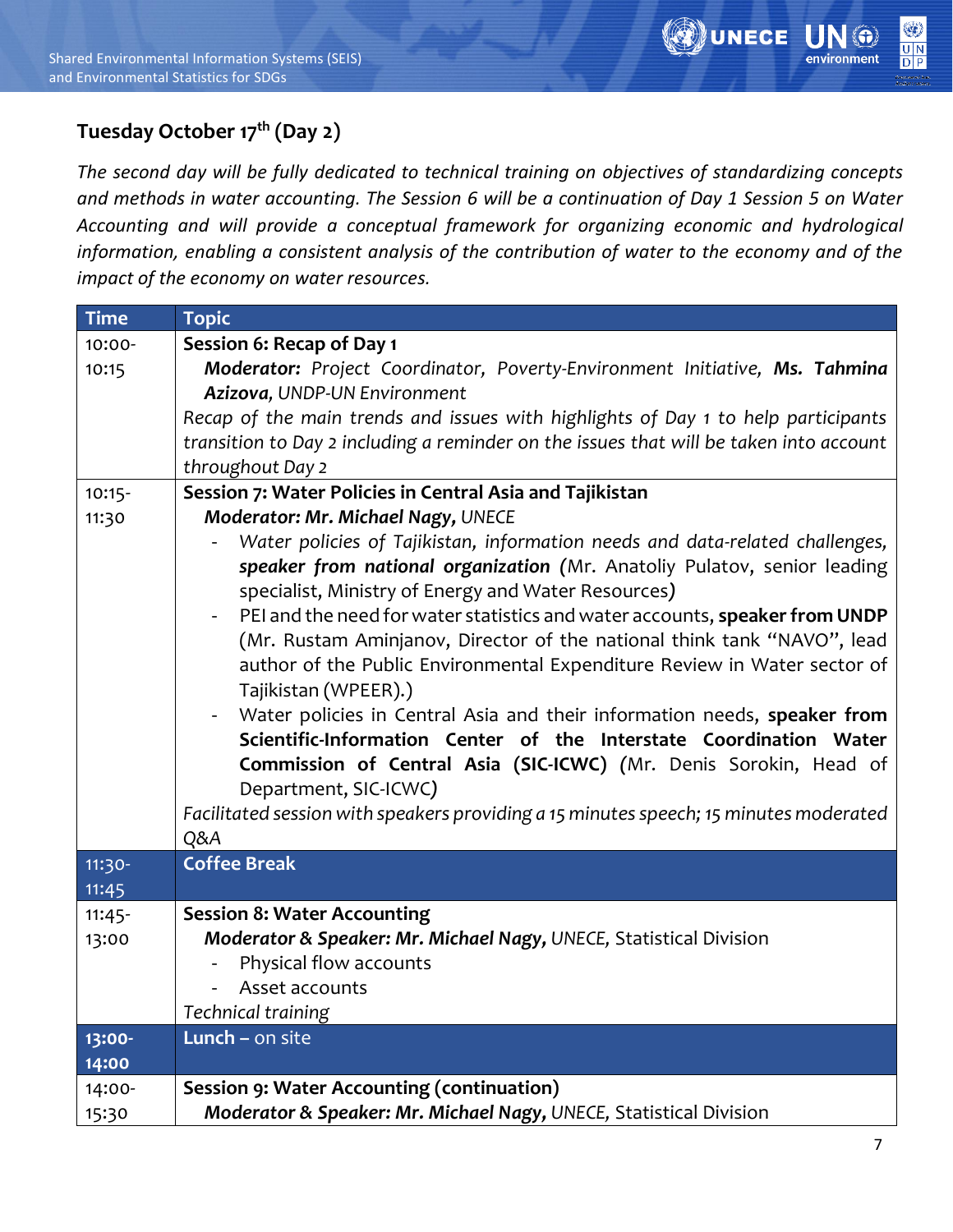

| <b>Time</b> | <b>Topic</b>                                                                  |
|-------------|-------------------------------------------------------------------------------|
|             | <b>Emission accounts</b><br>$\bullet$                                         |
|             | • Hybrid accounts                                                             |
|             | Technical training                                                            |
| 15:30-      | <b>Coffee Break</b>                                                           |
| 15:45       |                                                                               |
| $15:45-$    | Session 10: Water Accounting (continuation) Technical training and discussion |
| 17:00       | Moderator & Speaker: Mr. Michael Nagy, UNECE, Statistical Division            |
|             | Data production, stumbling blocks and solutions<br>$\bullet$                  |
|             | • Discussion of the national situation and possible way forward               |

### **Wednesday October 18th (Day 3)**

*The third day will focus on identification of existing gaps and further training needs for SEIS implementation and production of environmental statistics, accounts and indicators for SDGs.* 

| <b>Time</b> | <b>Topic</b>                                                                  |
|-------------|-------------------------------------------------------------------------------|
| 09:00-      | Session 11: Recap of Day 2                                                    |
| 09:05       | Moderator: Mr. Michael Nagy, UNECE, Statistical Division                      |
| 09:05-11:25 | <b>Session 12: Forest Accounting</b>                                          |
|             | Moderator: Forest expert, Ms. Birgit Altmann, UNECE, Forest, Land and Housing |
|             | Division                                                                      |
|             | Setting the scene, need for forest accounts in Tajikistan:                    |
|             | PEI and the need for forest statistics and forest accounts, speaker from UNDP |
|             | (tbc)                                                                         |
|             | Forest policies and related information demand, speaker from national         |
|             | agency (tbc)                                                                  |
|             |                                                                               |
|             | <b>Basic training on forest accounts:</b>                                     |
|             | Training unit 1, Ms. Birgit Altmann, UNECE, Forest, Land and Housing Division |
|             | Technical training and discussion                                             |
| 11:25-11:35 | <b>Coffee Break</b>                                                           |
| 11:35-13:00 | <b>Session 13: Forest Accounting</b>                                          |
|             |                                                                               |
|             | Basic training on forest accounting:                                          |
|             | Training unit 2, Ms. Birgit Altmann, UNECE, Forest, Land and Housing          |
|             | Division                                                                      |
|             | Technical training and discussion                                             |
| 13:00-      | Lunch $-$ on site                                                             |
| 14:00       |                                                                               |